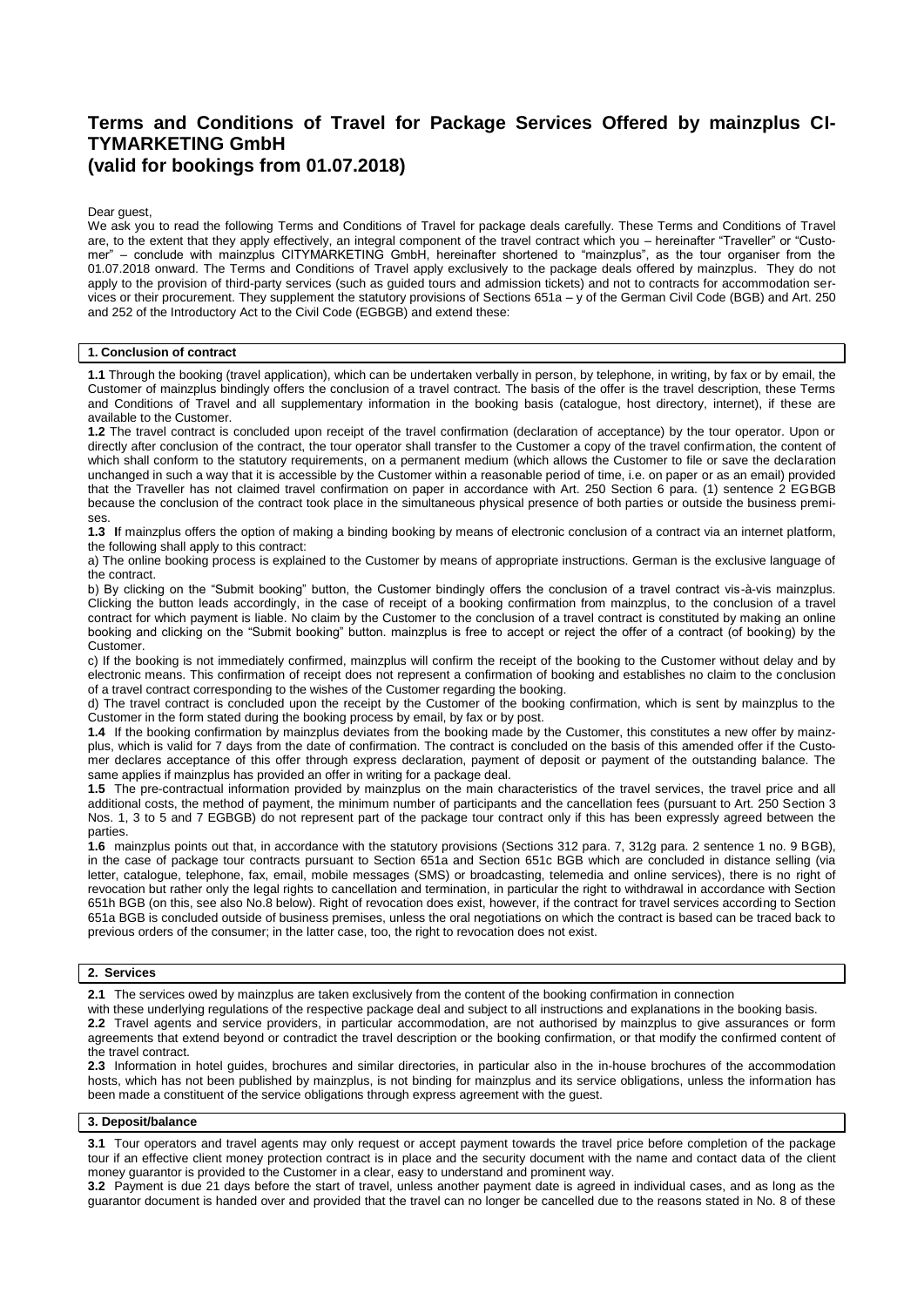Terms and Conditions. In the case of bookings that are made less than 28 days before travel begins, the complete travel price is due immediately.

**3.3** Notwithstanding the regulation in No. 3.1 and 3.2, the obligation to provide a guarantor document is void if transportation to and from the holiday destination are not included and agreed in the contractual services and it is noted in the booking confirmation that the complete travel price must be paid on site at the end of the holiday (end of the package tour).

**3.4** Provided the Customer has no contractual or statutory right of revocation and mainzplus is willing and in the position to provide the contractual services, the following applies:

a) If the Customer does not (or not fully) provide a deposit or payment of the outstanding balance by the agreed date in the case of the existence of maturity requirements, mainzplus is entitled, after providing a payment reminder with a payment deadline, to withdraw from the contract and charge the Customer cancellation costs in accordance with No. 4 of these Terms and Conditions. b) Without full payment of the travel price, the Customer has no claim to the use of the travel services or to the handover of travel documents.

## **4. Cancellation by the customer, rebooking**

**4.1** Until the start of the travel, the Customer can withdraw from the trip at any time. It is recommended that, in order to avoid any misunderstandings, withdrawal is declared in writing. The effective date is the receipt of the declaration of withdrawal by mainzplus. **4.2** If the Customer withdraws before the start of travel or if he/she does not start the trip, mainzplus loses its claim to the travel price. Instead, mainzplus can claim appropriate compensation provided that the withdrawal was not caused by mainzplus or exceptional circumstances occur at the destination or in the immediate vicinity of the destination that would significantly impact the implementation of the package tour or the transportation of persons to the destination; circumstances are unavoidable and exceptional if they are beyond the control of mainzplus and their consequences could not have been avoided even when all reasonable precautions had been taken.

**4.3** The amount of the compensation is determined by the price of travel minus the value of expenditure saved by mainzplus and less the amount recovered by mainzplus through other use of the travel services, which must be demonstrated by the travel operator on the request of the Customer. The travel operator has set the following compensation fees, which take the period between the declaration of withdrawal and the start of travel into consideration as well as the expected savings and the expected income through other use of the travel services. The compensation is calculated as follows according to the receipt of the withdrawal declaration with the respective cancellation schedule:

| up to the 31st day before start of travel:                   | 10 % of the travel price  |
|--------------------------------------------------------------|---------------------------|
| between the 30th and 21st day before start of travel:        | 30 % of the travel price  |
| between the 20th and 12th day before start of travel:        | 50 % of the travel price  |
| between the 11th and the 3rd day before start of travel:     | 70 % of the travel price  |
| from the 3rd day before the start of travel and for no-show: | 100 % of the travel price |

**4.4** The conclusion of a travel cancellation insurance policy as well as insurance to cover repatriation costs in the event of an accident or illness is highly recommended.

**4.5** The Customer is entitled to demonstrate to mainzplus that no or lesser costs were incurred than the above-listed fees. In that case, the Customer is liable only for the payment of the lower costs.

**4.6** mainzplus reserves the right to claim higher, specific compensation if mainzplus demonstrates that significantly higher costs have been incurred than the applicable flat fee. If mainzplus asserts such a claim, mainzplus is also obligated to specifically quantify and prove the compensation being claimed, taking any saved expenditure and any alternative use of the travel services into consideration.

**4.7** If, at the request of the Customer, changes are made after the conclusion of the contract with regard to the date of travel, the accommodation, the type of board or other services (rebooking), mainzplus can charge a re-booking fee of €25.00, without the Customer having a legal claim to the rebooking and only up to the 32nd day before start of travel, provided that it is possible at all. Later rebookings are only possible with withdrawal from the travel contract and the implementation of a new booking, in accordance with the abovementioned cancellation conditions. This does not apply to rebooking requests that incur only minor costs.

**4.8** If mainzplus is obligated to refund the travel price due to a withdrawal, the payment must be made by mainzplus without delay and in any case within 14 days after receipt of the declaration of withdrawal.

**4.9** The statutory rights of the Customer in accordance with Section 651e BGB to demand of mainzplus through notification on a durable medium that a third party enter into the rights and obligations arising from the package travel contract instead of him/her remain unaffected by the above conditions. Such a declaration is timely in any case when it is received by mainzplus 7 days before travel begins.

#### **5. Obligations of the Traveller, (notification of defects, termination)**

**5.1** The Traveller is obliged to notify mainzplus of any defects immediately and to demand redress. Claims of the Traveller only remain valid if the failure to notify a default does not result from any responsibility of the Traveller. The Traveller can however notify his travel agent, through whom travel was booked, about the default. Notification of defect to the service provider, in particular the accommodation provider, is insufficient.

**5.2** If the travel is considerably affected by a defective performance or if the Traveller cannot be reasonably expected to undertake the travel as a result of the defect for an important reason recognised by mainzplus, the Traveller may terminate the travel contract in accordance with the statutory provisions (Section 651l BGB). If a Customer/Traveller wants to cancel the package tour contract according to Section 651l BGB due to a defect of the type referred to in Section 651i para. (2) BGB, provided the defect is significant, he/she must first provide the tour organiser with a reasonable period in which to remedy the defect. This does not apply only if remedy by the tour organiser is refused or if immediate remedy is necessary.

**5.3** The Traveller must assert claims against mainzplus according to Section 651i para. (3) nos. 2, 4-7 BGB for the non-contractual provision of the travel services under the following address (mainzplus CITYMARKETING GmbH, Rheinstrasse 66, 55116 Mainz). Claims can also be exercised through the travel agent when the travel was booked through this travel agent. Assertion in writing is highly recommended.

**6. Particular information for Travellers in the case of package tours with medical services, spa treatments or wellness services**

**6.1** In the case of packages including medical services, spa treatments, wellness services or other comparable services,